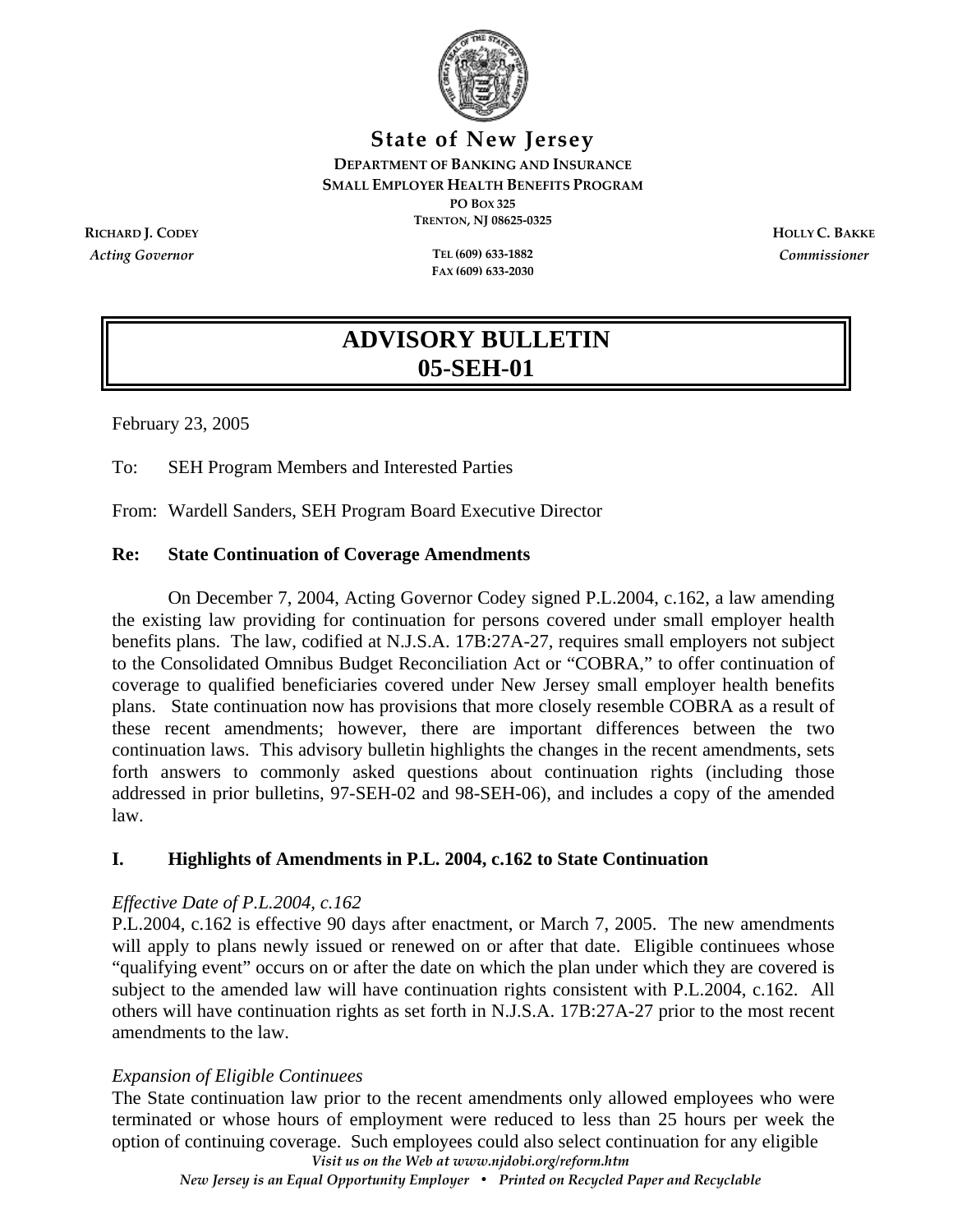SEH Board Bulletin 05-SEH-01 Page 2

dependents. The recent amendments now permit a spouse and dependent children to continue coverage in the event of the death of the employee, divorce, or a child ceasing to be an eligible dependent (e.g., by reason of age or loss of full-time student status).

#### *Extension of the Duration of State Continuation*

The State continuation law prior to the recent amendments provided a maximum continuation period of 12 months. The amendments of P.L.2004, c.162 now provide continuation periods of up to 18 months for employees in the event of termination of employment or reduction in work hours, 36 months for a spouse or dependent in the event of the death of the employee or divorce of the employee for the spouse, or a dependent child that ceases to be a dependent child under the terms of the plan. Except that an employee who is determined to have been disabled under the Social Security Act is eligible to continue for up to 29 months.

#### *Cost of State Continuation*

The State continuation law prior to the recent amendments permits employers to charge up to 102 percent of premium for any period of continuation. This same rule applies, except that the amendments of P.L.2004, c.162 now permit an employer to charge up to 150 percent of the premium for months 19 through 29 if the employee is determined to have been disabled under the Social Security Act.

### *Written Election of State Continuation*

The State continuation law prior to the recent amendments required an employee to make a written election for continued coverage within 30 days of a qualifying event. The amendments of P.L.2004, c.162 make clear that the same period of election, 30 days, applies for a spouse or dependent child electing State continuation. There is no standard form developed by the SEH Board or any other state agency to elect State continuation.

# **II. Answers to Commonly Asked Questions About State Continuation**

Set forth below are answers to commonly asked questions. Where applicable, the answers reflect the amendments in P.L.2004, c. 162.

#### *Q: What employers are subject to State continuation?*

A:A New Jersey small employer (2-50 eligible employees) that purchases a New Jersey health benefits plan to cover its employees is subject to State continuation, unless it is subject to COBRA, a federal law. COBRA generally covers group health plans maintained by employers with 20 or more employees in the prior year. For guidance on the federal law, private sector entities should contact the Federal Department of Labor, Employee Benefits Security Administration (web address: www.dol.gov/ebsa), and public-sector entities should contact the Federal Department of Health and Human Services (web address: www.cms.hhs.gov/hipaa/hipaa1/cobra/default.asp) for guidance.

*Q: Does New Jersey State continuation apply to a church plan issued as a small employer plan?* A: Yes.

- *Q: If a 22-year-old full-time student graduates from college may he or she elect State continuation of coverage under his or her parents' small employer plan?*
- A: Yes.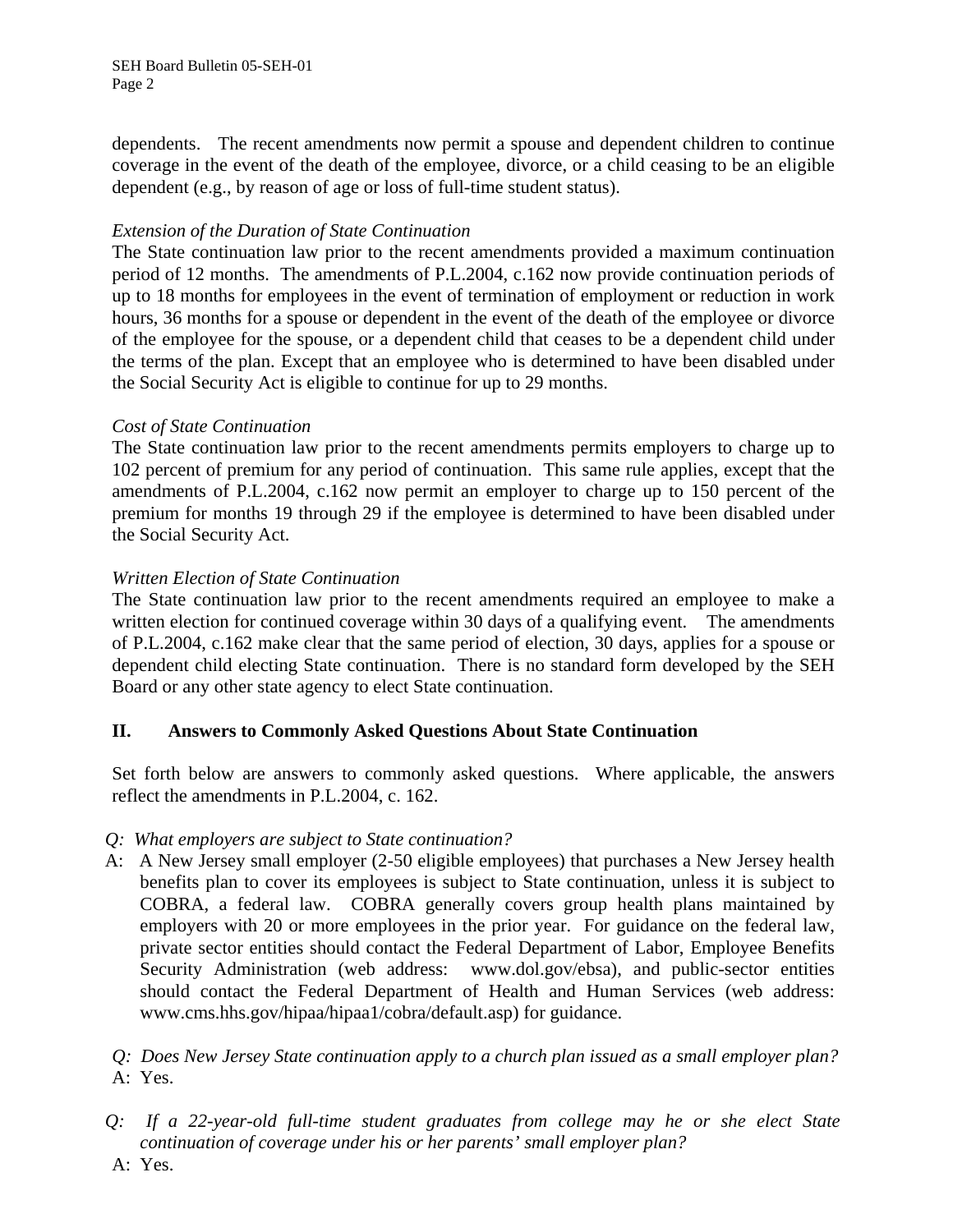- *Q: Is State continuation of coverage applicable to dental coverage?*
- A: No, just medical and hospitalization coverage.
- *Q: If a New Jersey employer offers coverage approved by another state to cover its employees that live, reside or work out-of-State, is the plan subject to New Jersey State continuation?*
- A: No. The laws of the other state would govern. Check the out-of-state coverage for a provision addressing continuation rights, if any.
- *Q: Which employees are eligible for State continuation?*
- A: Any employee whose employment was terminated for a reason "other than for cause" and any employee whose hours of employment were reduced to less than 25 per week after the effective date of coverage for that employee.
- *Q: Does an employee need to be covered by the group plan for a certain period of time before he or she is eligible for State continuation of coverage?*
- A: As long as the employee was covered by the group plan, he or she is eligible for State continuation. There is no minimum duration of coverage requirement.
- *Q: Is State continuation of coverage available for newly acquired dependents where birth, adoption, or marriage occurs after the qualifying event?*
- A: Yes.
- *Q: Is State continuation of coverage available for existing dependents who were not on the plan?*
- A: No.
- *Q: Would an employee's absence for medical leave be considered a "qualifying event" and entitle the employee to State continuation rights?*
- A: Yes. If the employee is no longer working 25 hours per week on a regular basis, the employer should offer the person State continuation.
- *Q: May a person with a qualifying event continue coverage even if there are no eligible employees covered under the plan?*
- A: If the employer is still in business and chooses to offer the plan, then the person may continue under State continuation of coverage. However, if the employer is no longer in business, or chooses not to offer the plan, then continuation of coverage under that plan shall not be available to the person otherwise eligible for State continuation.
- *Q: What should be included in the employer's notification to an employee regarding his or her State continuation rights?*
- A: The law is not specific in this regard, but the SEH Board recommends that the following information be provided in writing to the employee:
	- A statement that the employee may elect to continue under the group policy for up to 18 months from the qualifying event;
	- A statement that the employee has 30 days from the qualifying event to elect to the employer in writing to continue coverage;
	- A statement that the amount of premium to be paid and to whom the payment should be sent. The required premium payment shall not exceed 102% of the premium paid for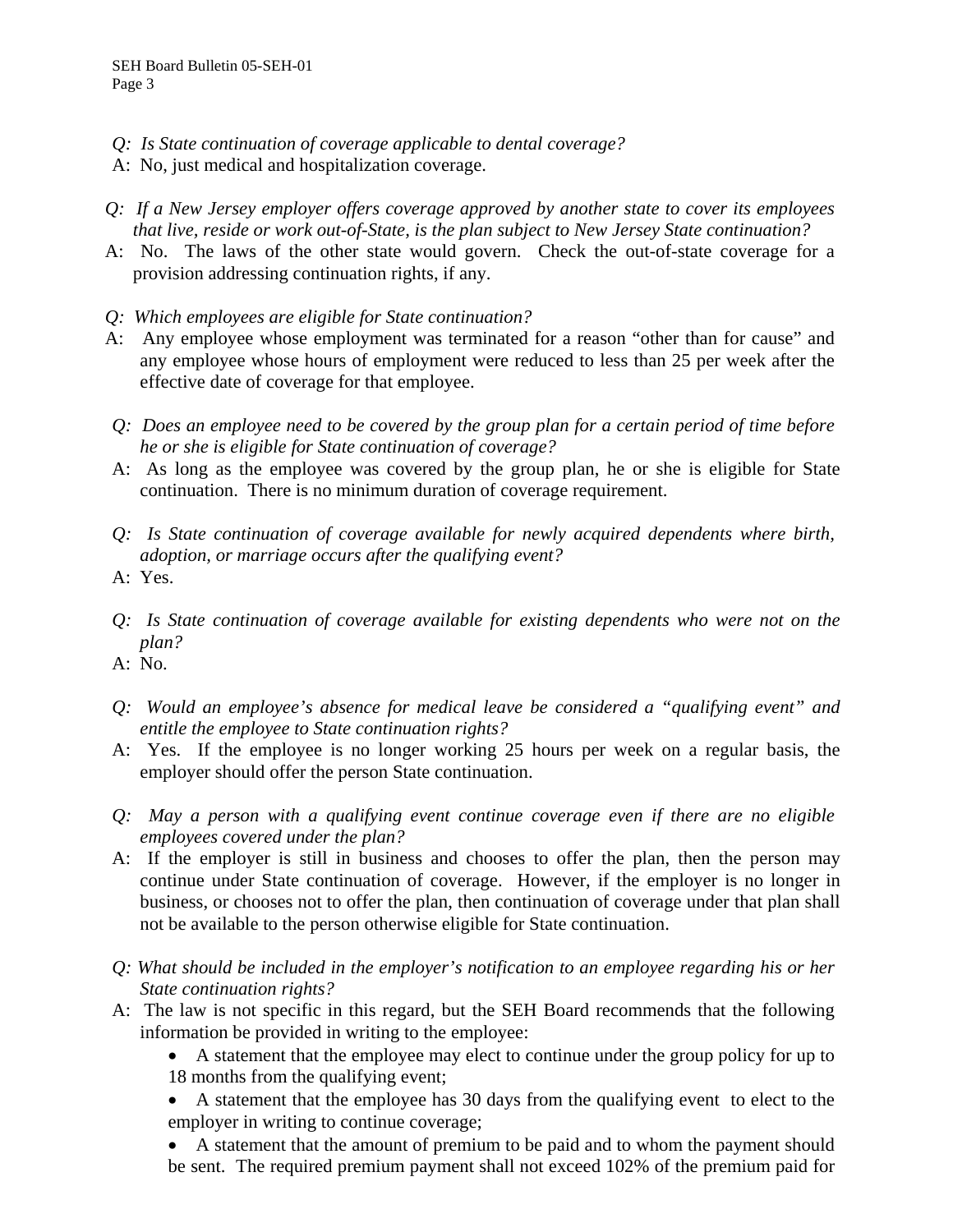similarly situated covered persons, or 150% for an employee that has been determined to have been disabled under the Social Security Act;

• The monthly premium due date; and

• A statement that the first payment of premium is due from the continuee within 30 days of the employee's written election to continue coverage.

*Q: Must an employer notify a spouse or dependent of continuation rights at the time of the qualifying event?*

A: No.

- *Q: Will the health status of an employee or dependent on State continuation affect the premium for the group?*
- A: No. Carriers may not consider health status in determining rates for anyone covered under the employer's plan, including those on State continuation of coverage.
- *Q: What rates will apply to a spouse or dependent child since there is no special rate tier for spouse-only coverage or dependent-only coverage?*
- A: At this time, carriers have some flexibility in identifying the rate for spouse-only or dependent-only coverage. However, the carrier must apply a consistent rule for all State and Federal continuees. The employer may still charge no more than 102 percent of premium charged by the carrier, or 150 percent for an employee that has been determined to have been disabled.
- *Q: Does the continuee pay the employer or carrier for State continuation of coverage?*
- A: The continuee pays the employer. The employer will remit the continuee's payment to the carrier.
- *Q. Does an employer need to pay a carrier for a continuee if it has not yet received payment for the coverage from the continuee?*
- A. No, an employer is not required to pay the carrier for the continuee's coverage prior to receiving payment from the continuee. If the employer does not receive payment from a continuee before making payment to the carrier for the rest of the employer's group, the employer should advise the carrier that the continuee has not made payment by the due date. At that point, the continuee's coverage will be terminated. If payment is made by the continuee within the 30-day grace period, then the employer should pass along the payment to the carrier specifying that the payment is for the continuee and coverage will be reinstated for the continuee retroactively.
- *Q: Will continuees affect the minimum 75 percent participation requirement?*
- A: The 75 percent minimum participation requirement (N.J.S.A. 17B:27A-24; N.J.A.C. 11:21- 7.5) applies only to eligible employees (i.e., those working 25 hours a week or more on a regular and permanent basis). Thus continuees will not be included in the calculation of the minimum eligible employee participation requirements.
- *Q: If the employer changes coverage or changes carriers, what happens to persons on State continuation of coverage?*
- A: If the employer modifies coverage or moves to anther plan, the continuee has the right to continue under the amended or replacement coverage for the balance of the continuation period. Except that HMO carriers, are not required to offer continuation of coverage to a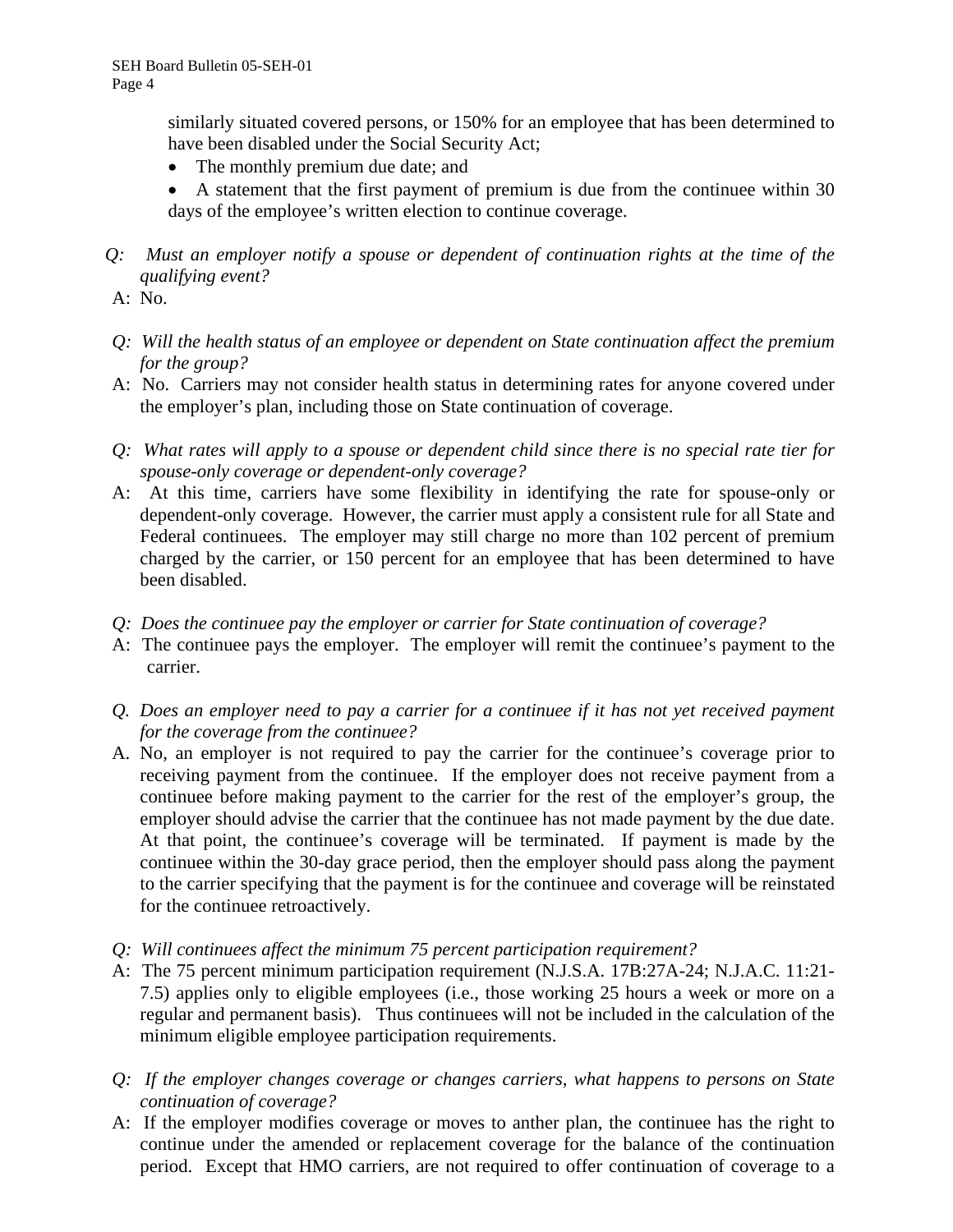continuee who lives, resides or works in an area outside of the carrier's approved service area.

- *Q: What type of forms will an employee be required to complete to elect State continuation?*
- A: Some carriers may provide employers with the standard employee enrollment and change form to be completed by the employee electing continuation. Other carriers may have created their own form, or may use a form similar to those used for employees to elect COBRA continuation.
- *Q: Can coverage under State continuation end before the applicable 18, 29 or the 36-month continuation period?*
- A: Yes, coverage under State continuation will cease prior to 18, 29 or 36 months if one of the following occurs:
- The employer chooses not to provide any health benefits plan to any employees;
- The person covered under State continuation fails to provide payment for premium in a timely manner. Premium payments shall be considered timely if made with in 30 days after the due date;
- The person covered under State continuation becomes covered under another health benefits plan which contains no limitation or exclusion with respect to any preexisting condition of the covered person, or if a preexisting condition limitation is applicable, the date such limitation ends;
- The person covered under State continuation becomes entitled to benefits under Medicare.
- *Q: Since the New Jersey continuation law now allows an extra continuation in the event of total disability, what happens to the other laws that provided extended coverage in the event of disability?*
- A: The right to continue coverage for up to 29 months in the event of total disability as provided under the New Jersey continuation law, as amended, is in addition to the protections that already exist under New Jersey law for persons whose coverage ends as a result of total disability and persons who are disabled as of the date the group plan is terminated. Please refer to the following provisions in the standard small employer plans for information on these protections: EXCEPTION to the Actively at Work Requirement; Extended Health Benefits and A TOTALLY DISABLED EMPLOYEE'S RIGHT TO CONTINUE GROUP HEALTH BENEFITS. For additional information, consult the laws: N.J.S.A. 17B:27-51.12 and N.J.A.C. 11:2-13.
- *Q: What other coverage options are available to terminated or part-time employees who do not wish to continue their existing coverage?*
- A: Residents of New Jersey not eligible for employer coverage or Medicare may be eligible for coverage in the individual market. Information, including a Buyer's Guide and a list of carriers and rates, is available on the Department of Banking and Insurance web site at: [www.nj.gov/dobi/reform.htm.](http://www.nj.gov/dobi/reform.htm)

Attached is a copy of the State continuation law, as amended by P.L.2004, c.162.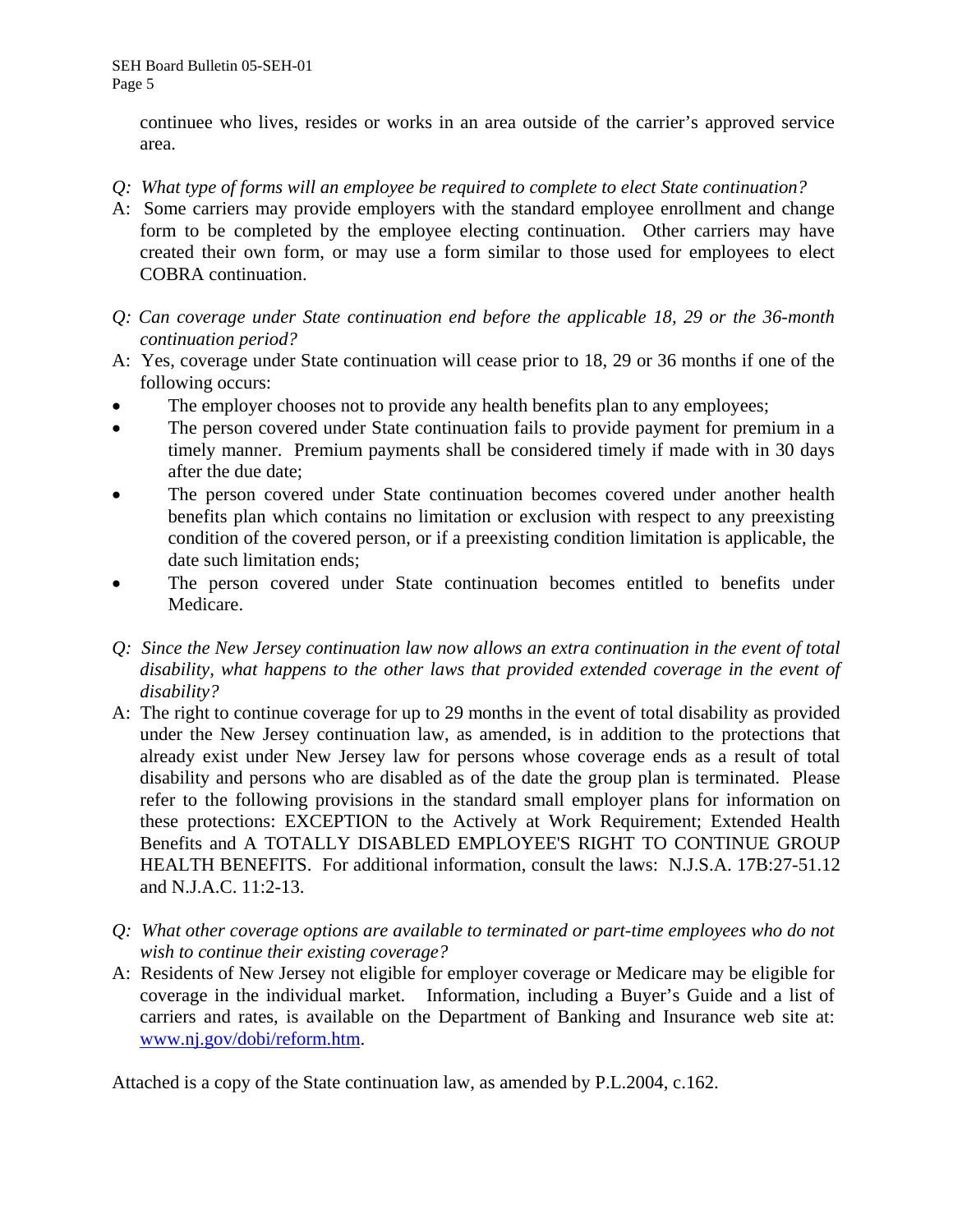#### **N.J.S.A. 17B:27A-27 (as amended by P.L.2004, c.162)**

a. (1) Every policy or contract issued to a small employer in this State, including, but not limited to, policies or contracts which are subject to this act and which are delivered, issued, renewed, or continued on or after January 1, 1994, shall offer continued coverage under the plan to any employee whose employment was terminated for a reason other than for cause and to any employee covered by such plan whose hours of employment were reduced to less than 25 subsequent to the effective date of coverage for that employee.

(2) Every policy or contract issued to a small employer in this State, including, but not limited to, policies or contracts which are subject to P.L.1992, c.162 (C.17B:27A-17 et seq.) and which are delivered, issued, renewed, or continued on or after the effective date of P.L.2004, c.162, shall offer continued coverage under the plan to:

(a) any spouse who is a qualified beneficiary under the plan by reason of being the spouse of a covered employee on the day before the qualifying event;

(b) to any dependent child who is a qualified beneficiary under the plan by reason of being the dependent child of a covered employee on the day before the qualifying event, subject to the applicable terms of the plan; and

(c) to any such spouse or dependent child who is a qualified beneficiary under the plan whenever that spouse or dependent child is no longer entitled to coverage under the plan by reason of the death of the employee or the divorce of the employee from the spouse.

(3) The employee, spouse or dependent child shall make a written election for continued coverage within 30 days of a qualifying event. For the purposes of this section, "qualifying event" shall mean:

(a) the date of termination of employment;

(b) the date on which a reduction in an employee's hours of employment becomes effective;

(c) the date of death of the employee;

(d) the date of the divorce of the employee from the employee's spouse; or

(e) the date the dependent child ceases to be an eligible dependent.

(4) For the purposes of paragraphs (1) and (2) of this subsection a., the date on which a health benefits plan is continued shall be the anniversary date of the issuance of the plan.

b. Coverage continued pursuant to subsection a. of this section shall consist of coverage which is identical to the coverage provided under the policy or contract to similarly situated qualified beneficiaries. If coverage is modified under the policy or contract for any group of similarly situated qualified beneficiaries, this coverage shall also be modified in the same manner for persons who are qualified beneficiaries entitled pursuant to subsection a. of this section to continued coverage. Continuation of coverage may not be conditioned upon, or discriminate on the basis of, lack of evidence of insurability.

c. The health benefits plan may require payment of a premium by the employee, spouse or dependent child for any period of continuation coverage as provided for in this section, except that the premium shall not exceed 102%, or 150% in the case of continuation of coverage pursuant to paragraph (2) of subsection g. of this section, of the applicable premium paid for similarly situated beneficiaries under the health benefits plan for a specified period, and may, at the election of the payor, be made in monthly installments. No premium payment shall be due before the 30th day after the day on which the covered employee made the initial election for continued coverage.

d. Coverage continued pursuant to this section shall continue until the earlier of the following: